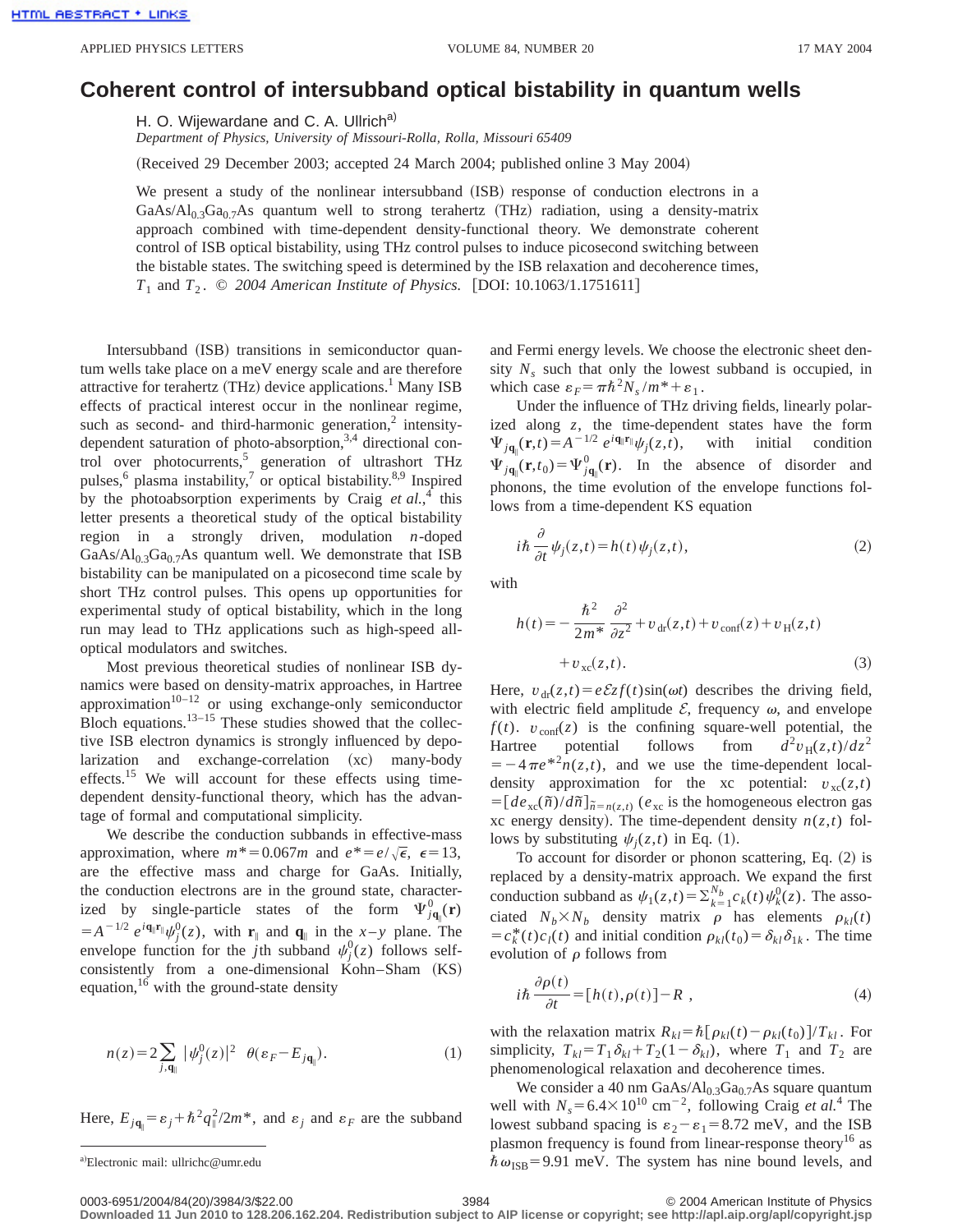

FIG. 1. ISB photoabsorption  $\sigma(\omega)$  and occupation probability  $p_2$  of the second subband for a 40 nm  $GaAs/Al<sub>0.3</sub>Ga<sub>0.7</sub>As quantum well with electron$ density  $6.4 \times 10^{10}$  cm<sup>-2</sup>, driven by THz fields with intensities as indicated. Lines: two-level rotating-wave approximation. Points: six-level densitymatrix calculation.

we take the lowest six to construct the density matrix  $(N_b)$ =6). We use the ISB scattering times  $T_1$ =40 ps and  $T_2$  $=$  3.1 ps, consistent with recent measurements of  $T_1$  and  $T_2$ for similar systems.<sup>17,18</sup>

To describe ISB photoabsorption, we propagate Eq. (4) in the presence of THz driving fields, switched on at  $t_0$  over a five-cycle linear ramp and then kept at constant intensity for several hundred picoseconds (ps). From the dipole moment  $d(t) = N_s \sum_{k,l}^{N_b} \rho_{kl}(t) \int dz \psi_k^0(z) z \psi_l^0(z)$  we obtain the photoabsorption cross section (the dissipated power)  $\sigma(\omega)$  $\sim \omega \int_{t}^{t+T} \cos(\omega t') d(t') dt'$ , where *T* is one cycle of the driving field  $v_{dr}$ . Following the switching on of the THz field,  $\sigma(\omega)$  fluctuates considerably from one cycle to the next, but eventually approaches a stable value as the transients settle down.

Figure 1 shows  $\sigma(\omega)$  calculated with our six-level density-matrix formalism, in close agreement with the twolevel rotating-wave approximation<sup>10</sup> including xc. For low intensities,  $\sigma(\omega)$  is a Lorentzian with maximum at  $\omega_{\text{ISR}}$  and width  $2\hbar/T_2$ . Approaching the saturation intensity  $I_0$  $=c\epsilon^{1/2}\hbar^2/8\pi T_1T_2e^2|\langle \psi_2^0|z|\psi_1^0\rangle|^2$ , the photoabsorption peak shifts to lower energies and changes shape (here,  $I_0$  $=$  26.8 W/cm<sup>2</sup>). The physical reason for this effect is that the depolarization shift  $\Delta = \hbar \omega_{\text{ISB}} - (\varepsilon_2 - \varepsilon_1)$  is proportional to the population difference  $p_1 - p_2$ . Initially,  $p_1 = 1$  and  $p_2$ =0. Strong driving fields lead to a decrease of  $p_1 - p_2$  because of transitions into the second and, eventually, higher levels, see the lower panel of Fig. 1. Since this population transfer is most efficient around the ISB resonance, the peak of  $\sigma(\omega)$  shifts more than the tails, leading to an asymmetric line shape.

For intensities over  $16$  W/cm<sup>2</sup> we discover regions of optical bistability in  $\sigma(\omega)$ : the system responds in two different ways to one and the same driving field (the middle branch is unstable). The two states are characterized by density oscillations with different amplitudes and phases (upper **Downloaded 11 Jun 2010 to 128.206.162.204. Redistribution subject to AIP license or copyright; see http://apl.aip.org/apl/copyright.jsp**



FIG. 2. Intensity and length of THz control pulses for switching between the lower and upper ISB bistable states at  $I=30$  W/cm<sup>2</sup> and  $\omega=9.3$  meV driving field (0.445 ps per cycle). Contour labels indicate the switching times in ps. No switching occurs in the hatched regions. (a) Up-switch, (b) downswitch (control pulses are phase shifted by  $\pi$ ).

branch: close to  $\pi/2$ ; lower branch: around  $\pi/4$ ), and different level populations.

Whether the system will be in the upper or lower bistable state depends on its history. A hysteresis-like behavior is observed at fixed intensity and under adiabatically slow frequency changes of the driving field:<sup>12</sup> Entering the bistability region from the low-frequency side, the system continues on the *lower* branch and then jumps up at the end of the bistability region. Entering from the other side, the system follows the *upper* branch. The required continuous, adiabatic frequency tuning of THz driving fields is difficult to realize in experiment, and of little practical use in exploring ISB optical bistability for potential applications. Instead, it would be desirable to switch rapidly between the two bistable states.

In the following, we demonstrate coherent control of ISB optical bistability by short THz control pulses. This method is both rapid and robust, and lends itself for experimental implementation. Figure 1 suggests that a switch from